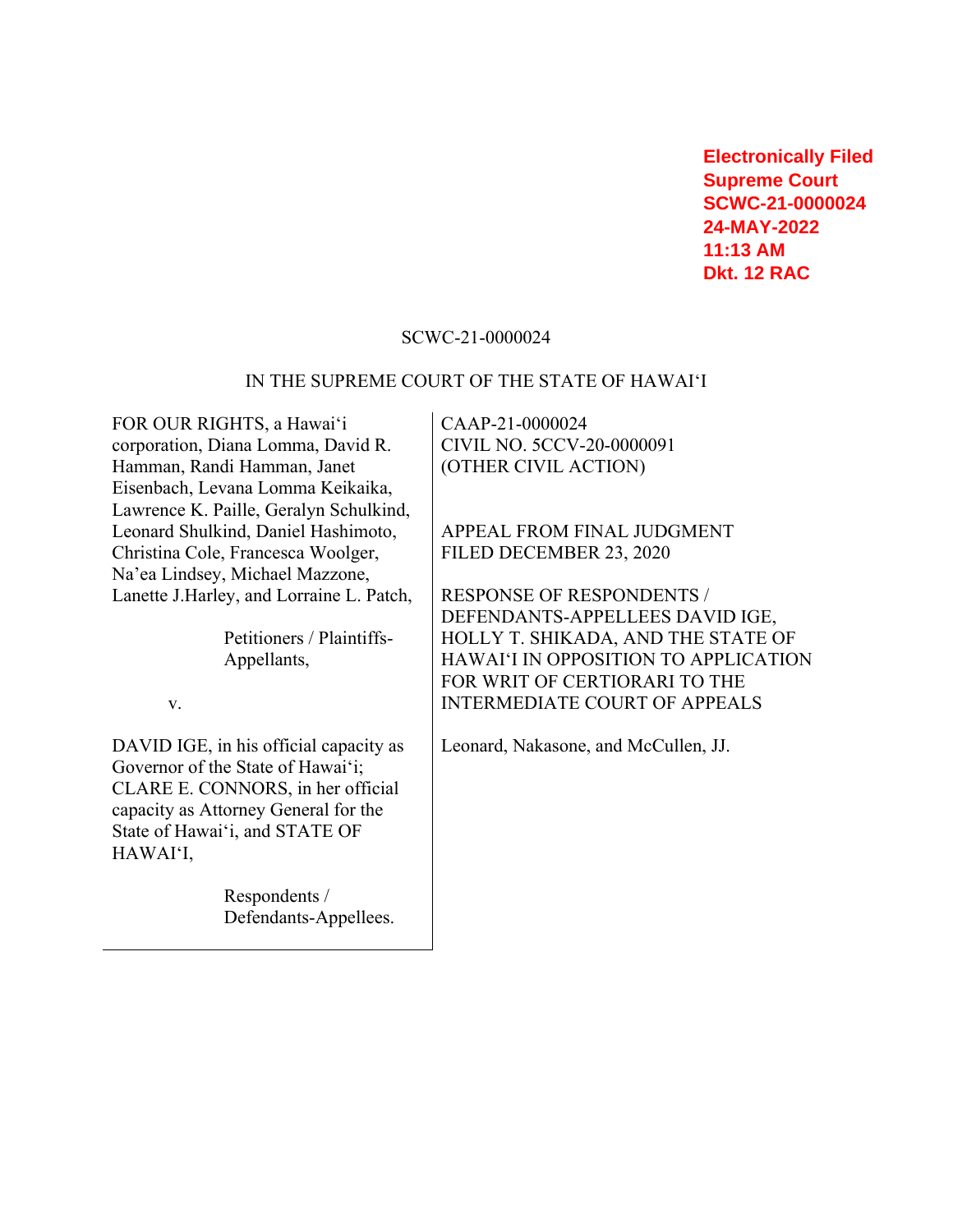| HOLLY T. SHIKADA                         | 4017 |
|------------------------------------------|------|
| Attorney General of the State of Hawai'i |      |

KIMBERLY T. GUIDRY 7813 Solicitor General of the State of Hawai'i

| NICHOLAS M. MCLEAN       | 10676 |
|--------------------------|-------|
| EWAN C. RAYNER           | 10222 |
| DAVID D. DAY             | 9427  |
| CRAIG Y. IHA             | 7919  |
| Deputy Attorneys General |       |

Department of the Attorney General 425 Queen Street Honolulu, Hawai'i 96813

Attorneys for Respondents / Defendants-Appellees DAVID IGE, in his official capacity as Governor of the State of Hawai'i, HOLLY T. SHIKADA, in her official capacity as Attorney General for the State of Hawai'i, and the STATE OF HAWAI'I

# **RESPONSE OF RESPONDENTS / DEFENDANTS-APPELLEES DAVID IGE, HOLLY T. SHIKADA, AND THE STATE OF HAWAI'I IN OPPOSITION TO APPLICATION FOR WRIT OF CERTIORARI**

## **CERTIFICATE OF SERVICE**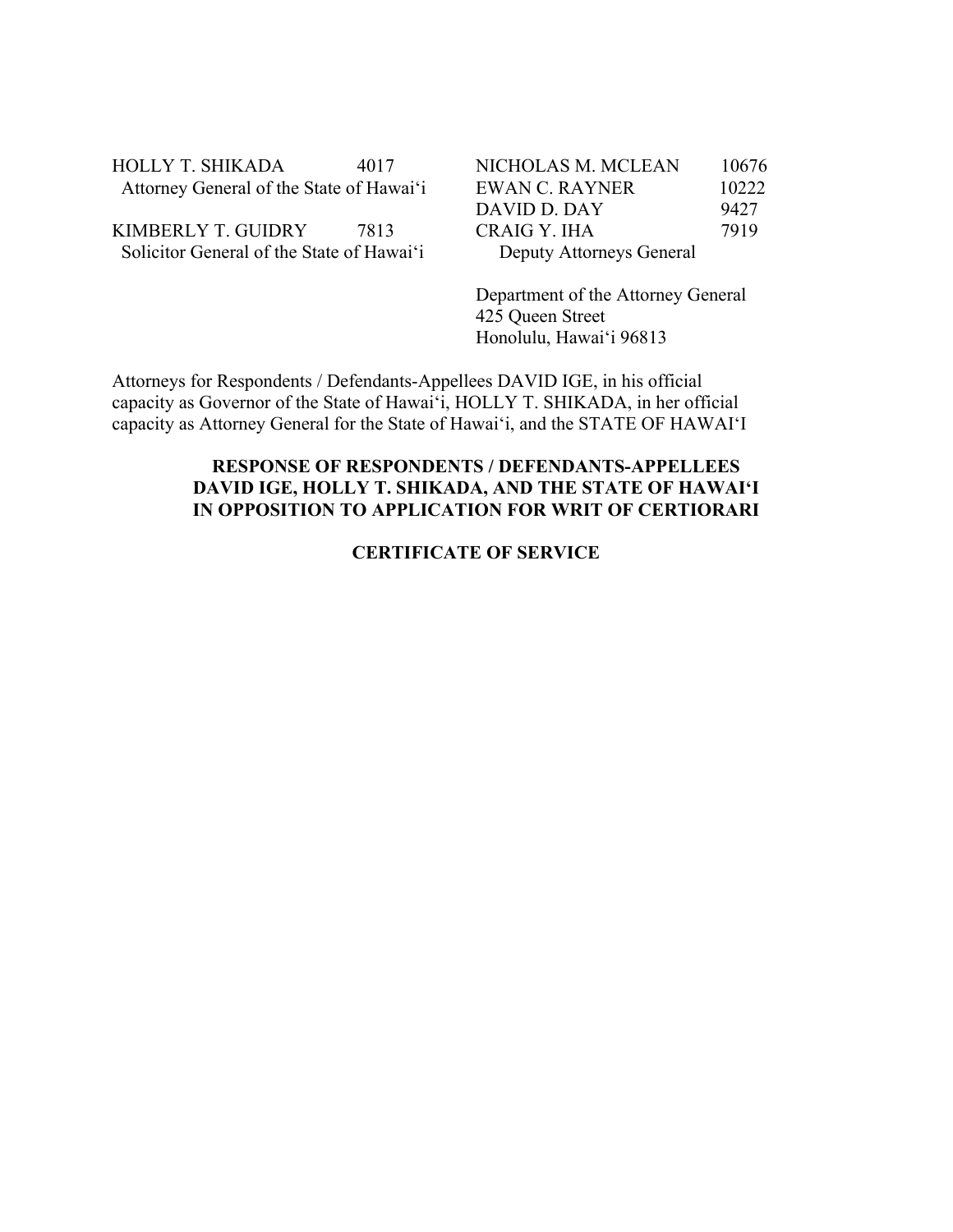# **TABLE OF CONTENTS**

|      | COUNTERSTATEMENT OF THE CASE AND PRIOR PROCEEDINGS3                                                                          |
|------|------------------------------------------------------------------------------------------------------------------------------|
| I.   |                                                                                                                              |
| II.  |                                                                                                                              |
|      | A.                                                                                                                           |
|      | <b>B.</b>                                                                                                                    |
|      | STATEMENT OF REASONS WHY THE APPLICATION SHOULD NOT BE                                                                       |
| I.   | The ICA correctly declined to reach Petitioners' constitution claim,                                                         |
| II.  | Petitioners' nondelegation/separation-of-powers claim is meritless, in                                                       |
| III. |                                                                                                                              |
| IV.  | The passage of S.B. 3089—which clarifies and confirms that<br>Petitioners' reading of chapter 127A is wrong—further counsels |
|      |                                                                                                                              |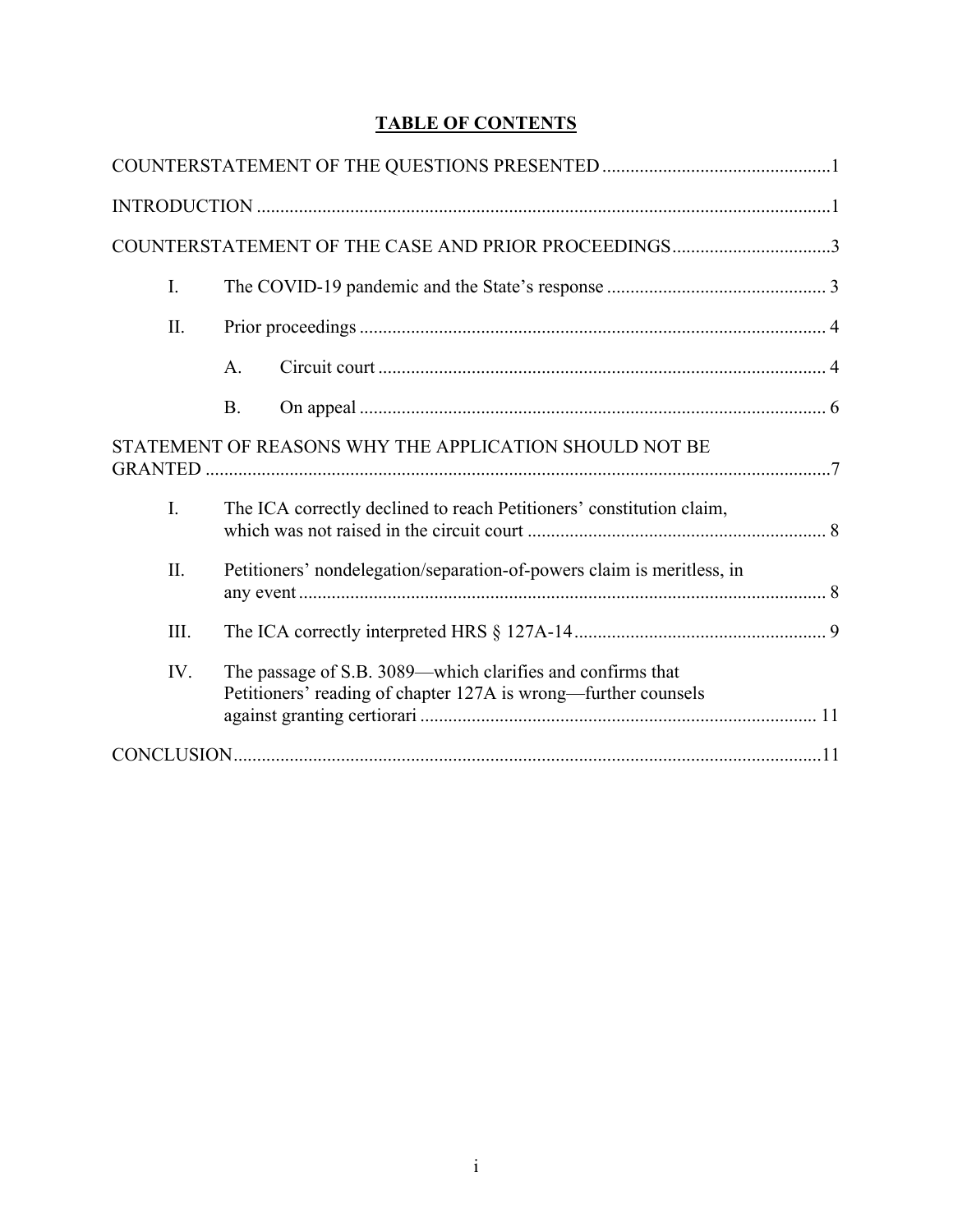# **TABLE OF AUTHORITIES**

| Cases                                                                                                                                        |
|----------------------------------------------------------------------------------------------------------------------------------------------|
| Biscoe v. Tanaka,                                                                                                                            |
| Casey v. Lamont,                                                                                                                             |
| Cassell v. Snyders,                                                                                                                          |
| City & Cty. of Honolulu v. Sherman,                                                                                                          |
| Denis v. Ige,                                                                                                                                |
| Fabick v. Evers,                                                                                                                             |
| Fox Fire Tavern, LLC v. Pritzker,                                                                                                            |
| Grisham v. Romero,                                                                                                                           |
| In re Certified Questions From the United States District Court,<br>Western District of Michigan, Southern Division v. Governor of Michigan, |
| Nakamoto v. Kawauchi,                                                                                                                        |
| Slidewaters LLC v. Wash. State Dep't of Lab. & Indus.,                                                                                       |
| State v. Naeole,                                                                                                                             |
| <b>Statutes</b>                                                                                                                              |
|                                                                                                                                              |
|                                                                                                                                              |
|                                                                                                                                              |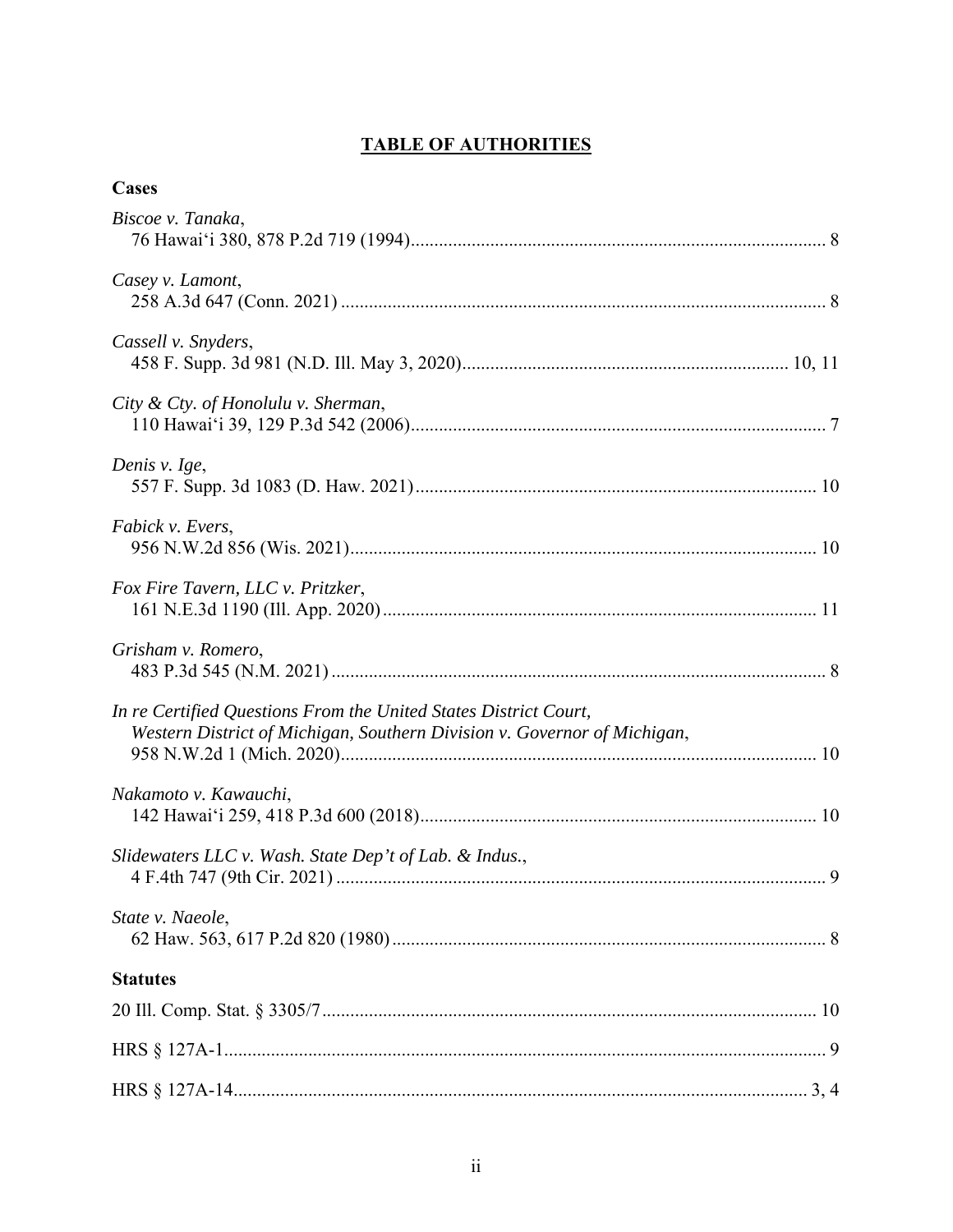| <b>Legislative History</b>                                                                                                                                                                                                  |
|-----------------------------------------------------------------------------------------------------------------------------------------------------------------------------------------------------------------------------|
| Hawai'i Legislature, SB3089 SD2 HD2 CD1,<br>https://www.capitol.hawaii.gov/measure indiv.aspx?billtype=SB&billnumber=30                                                                                                     |
| S.B. 3089 S.D. 2 H.D. 2 C.D. 1, A Bill for an Act Relating to Emergency<br>Management,                                                                                                                                      |
| <b>Other Authorities</b>                                                                                                                                                                                                    |
| Centers for Disease Control and Prevention, COVID Data Tracker,                                                                                                                                                             |
| Johns Hopkins University of Medicine Coronavirus Resource Center, U.S. Officially<br>Surpasses 1 Million COVID-19 Deaths, May 17, 2022,<br>https://coronavirus.jhu.edu/from-our-experts/u-s-officially-surpasses-1-million- |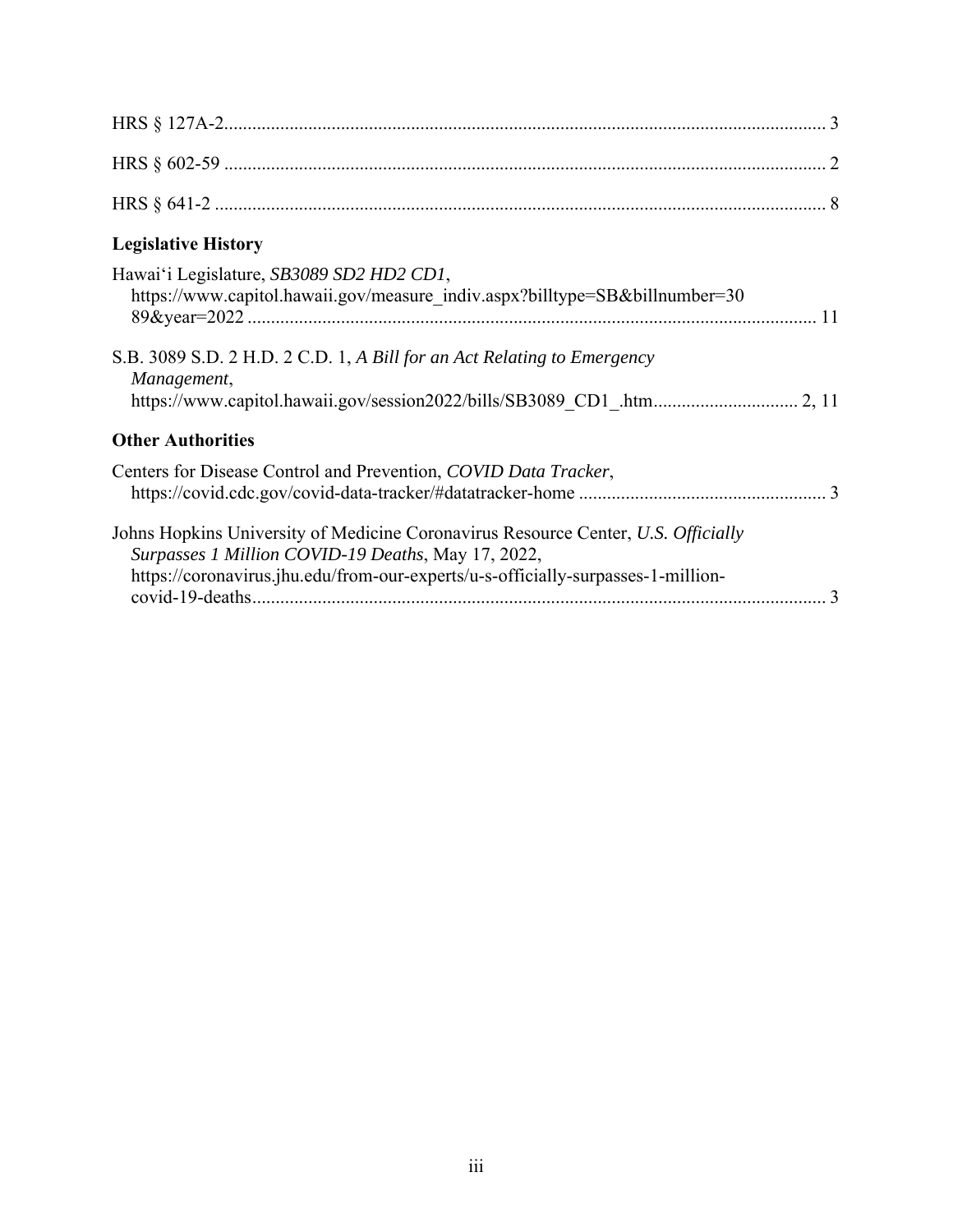## **RESPONSE OF RESPONDENTS / DEFENDANTS-APPELLEES DAVID IGE, HOLLY T. SHIKADA, AND THE STATE OF HAWAI'I IN OPPOSITION TO APPLICATION FOR WRIT OF CERTIORARI**

Respondents / Defendants-Appellees DAVID IGE, in his official capacity as the Governor of the State of Hawai'i; HOLLY T. SHIKADA, in her official capacity as the Attorney General of the State of Hawai'i; and the STATE OF HAWAI'I (collectively, "**Respondents**" or "**the State**") respectfully submit this Response to the Application for Writ of Certiorari (the "**Application**") filed by Petitioners/Plaintiffs-Appellants ("**Petitioners**").

For the reasons set forth below, Petitioners' Application should be rejected.

### **COUNTERSTATEMENT OF THE QUESTIONS PRESENTED**

- 1. Whether the Intermediate Court of Appeals ("**ICA**") gravely erred in declining to reach Petitioners' claim that the Governor's exercise of emergency authority under HRS chapter 127A violated the Hawai'i Constitution, where neither the circuit court nor the ICA "reach[ed] any sort of constitutional challenge to the statute" (App. Appx. A at  $12<sup>1</sup>$ ) because no such challenge was properly raised or pleaded?
- 2. Whether the ICA gravely erred when it affirmed the circuit court's rejection of Petitioners' theory that HRS § 127A-14(d) limited the Governor's exercise of emergency powers to just one *single* 60-day state of emergency to address the COVID-19 pandemic?

#### **INTRODUCTION**

This Court should reject the Application because neither Petitioners' unpleaded nondelegation/separation-of-powers challenge under the Hawai'i Constitution (Question 1) nor their statutory interpretation claim (Question 2) warrants this Court's review.

To begin, the ICA correctly held that it would not be proper in this appeal to address Petitioners' constitutional argument—specifically, their argument that the Governor's exercise of emergency powers violated separation-of-powers and nondelegation principles under state constitutional law—because that theory was never raised in the circuit court and thus was not properly before the court in this appeal. Rather, the ICA correctly recognized that "[t]he question before this court is limited to whether the statute itself prohibits the Governor from

<sup>&</sup>lt;sup>1</sup> Citations to the ICA's opinion are to the slip opinion dated February 25, 2022, which was attached to Petitioners' Application as Exhibit A. The opinion is also available at 151 Hawai'i 1, 507 P.3d 531 (App. 2022).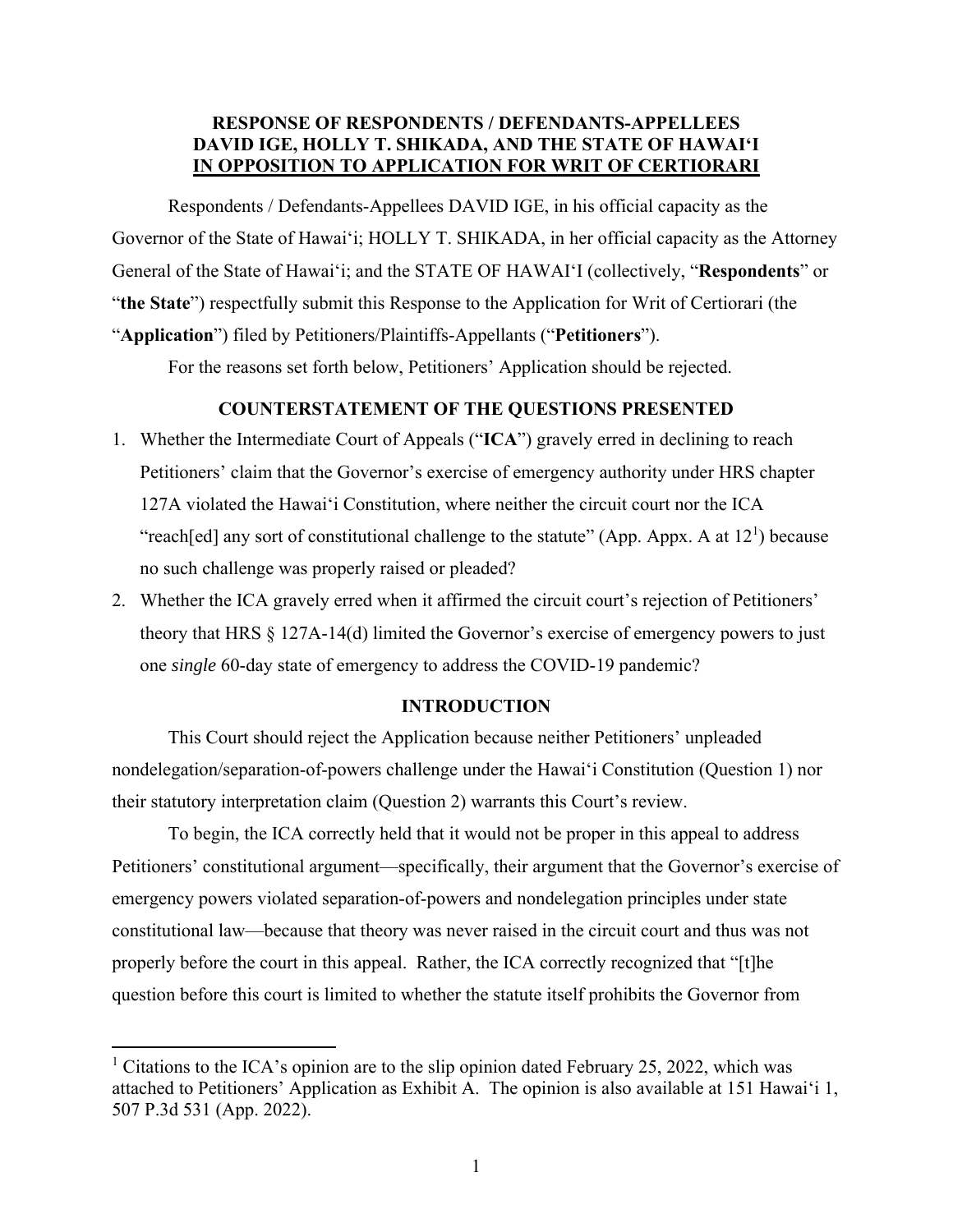declaring more than one state of emergency, lasting no longer than 60 days, per emergency, and concomitantly, whether the statute authorizes the Governor to issue more than one emergency proclamation—in this instance, numerous emergency proclamations collectively spanning a period of years—in response to essentially the same emergency." App. Appx. A at 12-13. And, with respect to that statutory interpretation issue, the ICA got it exactly right. Certiorari is not warranted with respect to Petitioners' statutory argument that HRS § 127A-14 limited the Governor issuing just one state of emergency in response to the COVID-19 pandemic because the ICA plainly did not err—much less gravely err—when it rejected Petitioners' theory. The ICA's careful and well-reasoned interpretation of chapter 127A was readily supported by the text, structure, and purpose of the statute, and the court's analysis faithfully applied the settled statutory interpretation principles to which this Court has consistently adhered. Petitioners thus cannot establish any "[g]rave errors" or "[o]bvious inconsistencies" in the ICA's opinion under HRS § 602-59(b).

Additionally, this Court's review is especially unwarranted at this time in light of pending amendments to HRS § 127A-14 that will ensure that the statutory interpretation controversy at the center of this case—whether the Governor can issue supplementary emergency proclamations in response to a continuing emergency situation—will not recur in future. A bill from the 2022 legislative session, SB3089, confirms and clarifies that under chapter 127A "the governor may re-declare the existence of a state of emergency in the State pursuant to this chapter if an emergency or a disaster has occurred or there is imminent danger or threat of an emergency or a disaster in any portion of the State," and that "the governor . . . shall be the sole judge of the existence of the danger, threat, or circumstances giving rise to . . . an extension . . . of a state of emergency[.]"<sup>2</sup> In light of SB3089's further clarification of the Governor's statutory authority under chapter 127A, it is hard to see why any errors in the ICA's statutory interpretation analysis (even if such errors existed, which they do not) would rise to the level of a "magnitude ... dictating the need for further appeal" in this Court. HRS § 602-59(b).

/

/

**/** 

<sup>2</sup> S.B. 3089 S.D. 2 H.D. 2 C.D. 1, *A Bill for an Act Relating to Emergency Management*, https://www.capitol.hawaii.gov/session2022/bills/SB3089\_CD1\_.htm (last visited May 24, 2022).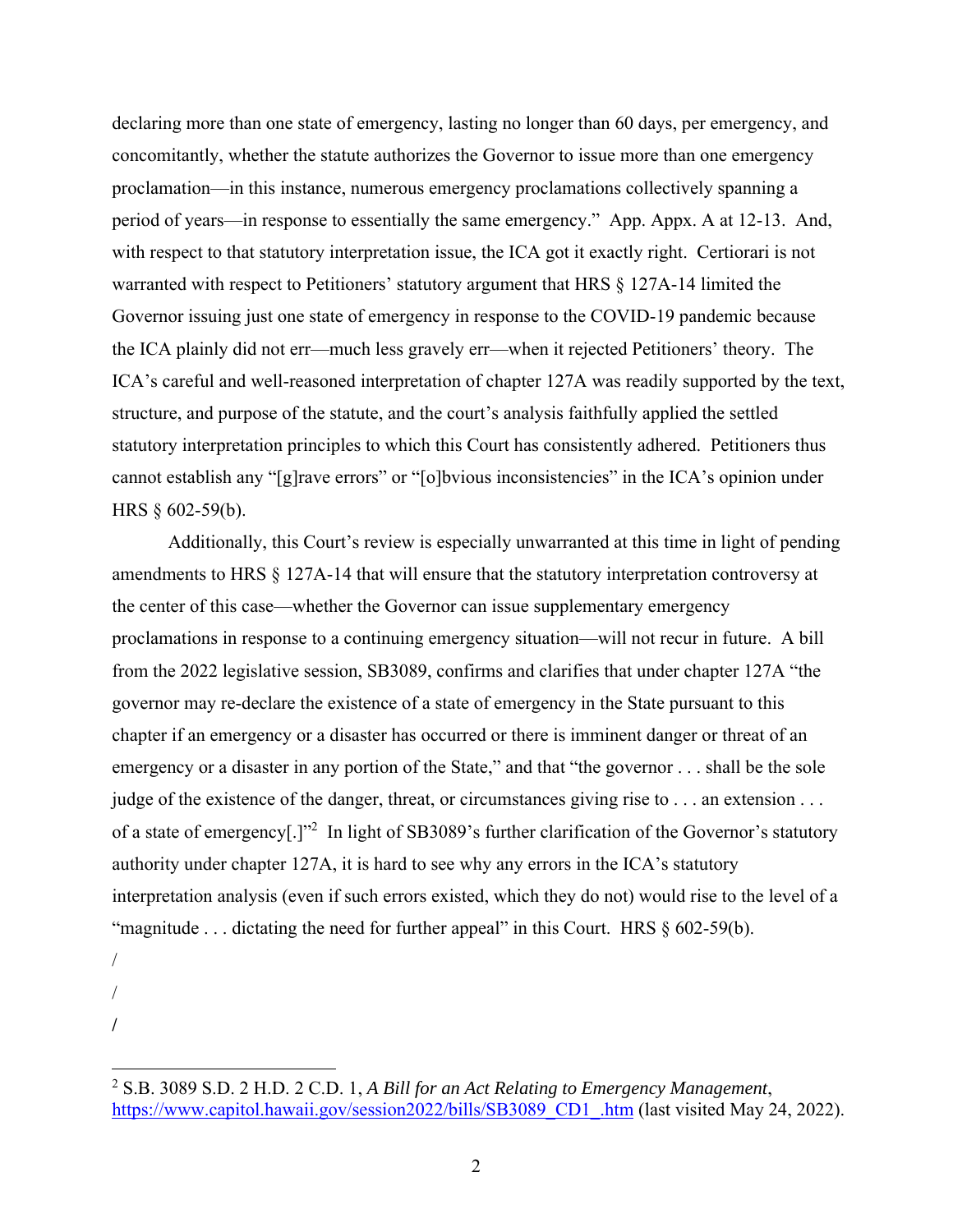## **COUNTERSTATEMENT OF THE CASE AND PRIOR PROCEEDINGS**

#### **I. The COVID-19 pandemic and the State's response**

The COVID-19 pandemic created an extraordinary public health emergency that presented unprecedented challenges across all aspects of State government. In response to the onset of the pandemic, on March 4, 2020 Governor Ige issued an initial emergency proclamation pursuant to his authority under HRS chapter 127A. App. Appx. A at 3. That proclamation declared a state of emergency under HRS § 127A-14(a), which provides that "[t]he governor may declare the existence of a state of emergency in the State by proclamation if the governor finds that an emergency or disaster has occurred or that there is imminent danger or threat of an emergency or disaster in any portion of the State." Under chapter 127A, an "[e]mergency" is defined as "any occurrence, or imminent threat thereof, which results or may likely result in substantial injury or harm to the population or substantial damage to or loss of property." HRS § 127A-2. The COVID-19 pandemic—which has infected tens of millions and claimed a million lives within the United States<sup>3</sup>—readily qualified as an "emergency" under chapter 127A at all times relevant to this appeal, and Petitioners apparently do not argue otherwise. Indeed, as the ICA correctly observed, Petitioners "did not challenge Governor Ige's Initial Proclamation." App. Appx. A at 7; *see also id*. at 11 (recognizing that Petitioners "do not dispute that HRS § 127A-14(a) authorized Governor Ige's declaration of a state of emergency in the Initial Proclamation").

When extraordinary emergency conditions caused by the global COVID-19 pandemic evolved and worsened, additional emergency proclamations followed. *See* App. Appx. A at 4-5 (cataloging subsequent COVID-19-related proclamations). Each emergency proclamation, including the Governor's initial (March 2020) proclamation, created a state of emergency that terminated within 60 days. This is because "[t]he plain language of HRS § 127A-14(d) provides for the automatic termination of any state of emergency no later than 60 days after the issuance of a proclamation of a state of emergency." App. Appx. A at 11. "Alternatively, a state of

<sup>&</sup>lt;sup>3</sup> Centers for Disease Control and Prevention, *COVID Data Tracker*, https://covid.cdc.gov/coviddata-tracker/#datatracker-home (last visited May 24, 2022); *see also* Johns Hopkins University of Medicine Coronavirus Resource Center, *U.S. Officially Surpasses 1 Million COVID-19 Deaths*, May 17, 2022, https://coronavirus.jhu.edu/from-our-experts/u-s-officially-surpasses-1 million-covid-19-deaths (last visited May 24, 2022).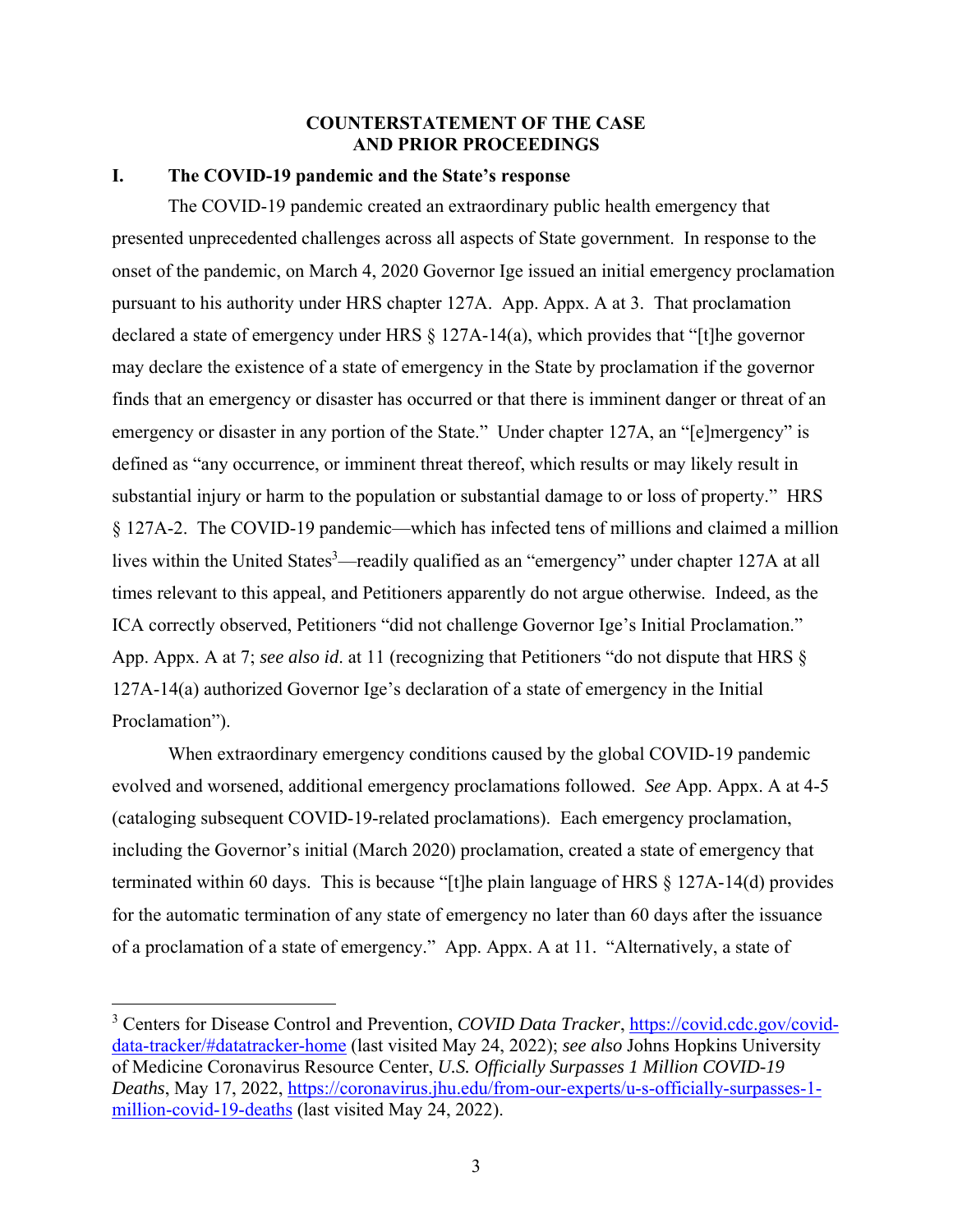emergency can be terminated sooner, by means of a separate proclamation of the governor declaring that the emergency is over." *Id.*<sup>4</sup>

#### **II. Prior proceedings**

#### **A. Circuit court**

The ICA correctly recounted the procedural history of this case as follows:

For Our Rights filed a complaint on September 1, 2020, and a First Amended Complaint (the Complaint) on September 24, 2020. The Complaint alleged that the individual plaintiffs, along with other people in Hawaii, were suffering and would continue to suffer from numerous harms as a result of Governor Ige's Covid-19-related proclamations, including the specific harms to the plaintiffs that were identified in the Complaint, including but not limited to anxiety, prevention of travel to see family, lost employment, destruction of business, lost income and other heavy financial losses, lost business opportunities, lost mental health care and other health care services, loss of freedom, serious emotional distress, depression, hopelessness, homelessness, isolation, social exclusion, pain, injury to health, alienation, fear, suicidal thoughts, and other deprivations.

The Complaint asserted two causes of action (Count I and Count II). In Count I, the Complaint alleged, *inter alia*, that Governor Ige's Ninth, Tenth, and Eleventh Proclamations are unconstitutional and exceed the authority statutorily delegated by the Hawaii Legislature to the Hawaii Governor to declare an emergency and promulgate rules and regulations to facilitate the government response to such declared emergency, and that Appellants are suffering harms directly related to the continued application and enforcement of those and any preceding supplemental proclamations. More specifically, Count I alleges that, under the Hawaii Constitution, the Governor does not hold an enumerated power to declare states of emergency and that the emergency powers statutorily conferred by the Legislature to the Governor are expressly limited to a period not to exceed 60 days. Count I further alleges that Governor Ige's use of supplemental proclamations is an unauthorized attempt to circumvent the Legislature's express 60-day limit and therefore, the Ninth, Tenth, and Eleventh Proclamation, and any and all such supplemental proclamations, exceed the Governor's statutory and constitutional authority.

In Count II, the Complaint further alleged, inter alia, that Governor Ige's Ninth, Tenth, and Eleventh Proclamations are unconstitutionally vague and deprive Appellants of due process under the constitutions of the State of

<sup>4</sup> *See generally* HRS § 127A-14(d) ("A state of emergency and a local state of emergency shall terminate automatically sixty days after the issuance of a proclamation of a state of emergency or local state of emergency, respectively, or by a separate proclamation of the governor or mayor, whichever occurs first.").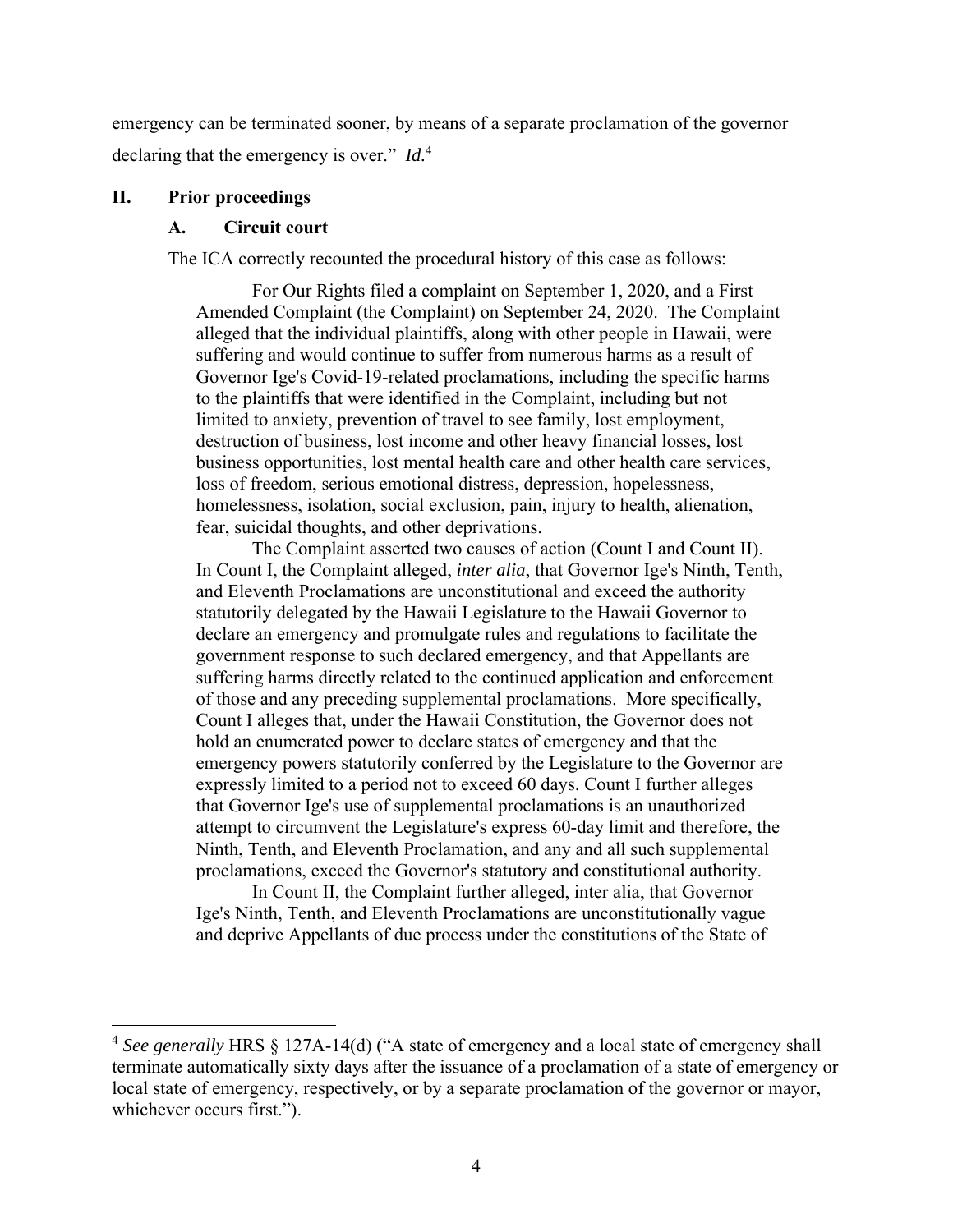Hawaii and the United States.<sup>[5</sup>] Appellants did not challenge Governor Ige's Initial Proclamation. The Complaint sought, *inter alia*, declaratory and injunctive relief with respect to the Ninth, Tenth, and Eleventh Proclamations, as well as any and all further supplemental proclamations, including a declaration that such supplemental proclamations are unconstitutional, invalid, null, and void, and that Appellees (among others) be enjoined from enforcing them.

On October 8, 2020, Appellees filed a Motion to Dismiss Plaintiffs' First Amended Complaint (Motion to Dismiss), arguing that the Complaint in its entirety should be dismissed for failure to state a claim upon which relief can be granted, and contending that: (1) because Appellants did not challenge the subsequent emergency proclamations that were then in effect, Appellants lack standing and their claims are moot; (2) Governor Ige's emergency proclamations are fully authorized under HRS chapter 127A; and (3) Appellants' void-for-vagueness arguments failed to meet applicable legal standards.

On November 9, 2020, Appellants filed a memorandum in opposition in which they argued, *inter alia*: (1) the Complaint is not moot because the controversy is capable of repetition yet evading review, the public interest exception to the mootness doctrine applies, and contrary to Appellees' contention, injunctive and declaratory relief remain justiciable based on the Complaint's allegations; (2) neither the Hawaii Constitution nor HRS chapter 127A confer unlimited and unreviewable powers on the Governor; and (3) unless the applicable statutes impose an enforceable limitation, the Governor's authority to declare an emergency amounts to a blank check to usurp legislative power and here, Governor Ige's proclamations have ignored and therefore failed to avert their catastrophic impacts and protect the welfare of the people of the Hawaii. Appellees filed a reply memorandum contending, inter alia, that the restrictions in the emergency proclamations have saved lives and that the proclamations were based on reassessments and evolving circumstances.

On November 17, 2020, a hearing was held on the Motion to Dismiss and the matter was taken under advisement. On November 19, 2020, the Circuit Court entered the Dismissal Order granting the Motion to Dismiss with prejudice, and stating:

> The Court agrees with, and hereby incorporates, the arguments presented by the Defendants. Specifically, Haw. Rev. Stat. ("HRS") chapter 127A, as properly interpreted, does not support Plaintiffs' claim. The language, purpose, and history of HRS chapter 127A all demonstrate that the Governor is empowered to issue supplementary emergency proclamations extending beyond a single 60-day period. Further, Plaintiffs' claim in regards to the

 $<sup>5</sup>$  The pleaded vagueness/due process claim is entirely different from the separation-of-</sup> powers/nondelegation claim that Petitioners subsequently asserted before the ICA and in their Question No. 1 before this Court.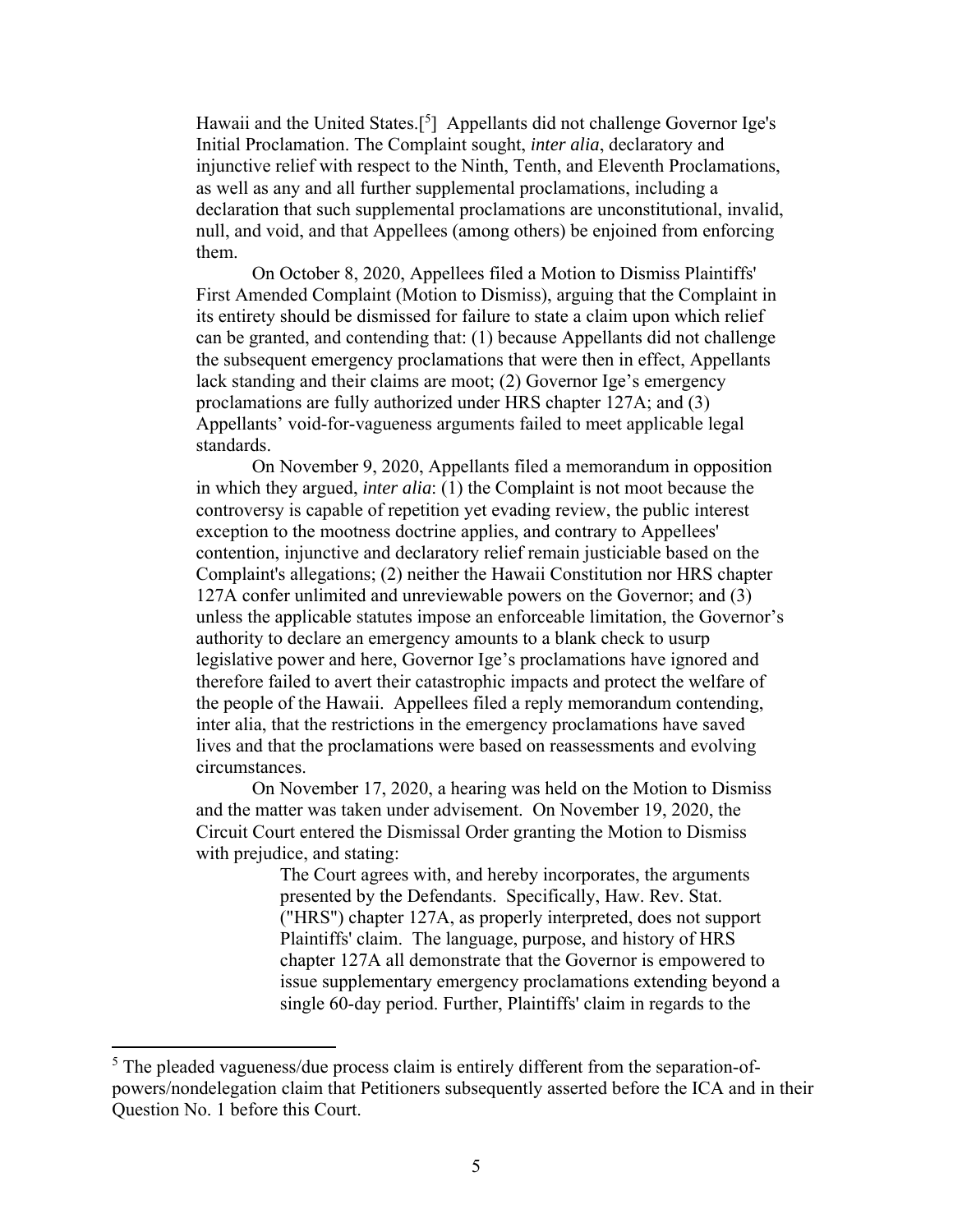vagueness of prior emergency proclamations, which are no longer in effect, is deemed moot and is dismissed with prejudice.

The Judgment was entered on December 23, 2020. For Our Rights timely filed a notice of appeal on January 18, 2021.

# App. Appx. A at  $5-8$ .<sup>6</sup>

#### **B. On appeal**

Before the ICA, Petitioners raised "five points of error on appeal, contending that the Circuit Court erred: (1) in its interpretation of HRS chapter 127A; (2) in the Dismissal Order by adopting Appellees' arguments without further reasoning; (3) by tacitly adopting Appellees' arguments that Governor Ige may exercise emergency powers for an indefinite period of time; (4) by tacitly adopting Appellees' arguments that the Complaint was moot; and (5) by tacitly adopting Appellees' arguments that Appellants lacked standing on the grounds of mootness." App. Appx. A at 9. The ICA heard oral argument on January 26, 2022 and issued a published opinion, authored by Judge Leonard,<sup>7</sup> on February 25, 2022. App. Appx. A at 1-28. The ICA affirmed the judgment of the circuit court in part, vacated in part, and remanded the case to the circuit court for further proceedings. App. Appx. A at  $27.8$ 

The ICA began by addressing what it correctly characterized as Petitioners' "primary contention on appeal"—namely, "that the Circuit Court erred as a matter of law in its interpretation of key provisions of HRS chapter 127A[.]" App. Appx. A at 10. Specifically, the ICA addressed Petitioners' theory that "HRS § 127A-14 limits the Governor's emergency powers to a single, 60-day period." App. Appx. A at 11; *see id.* at 12:

 $6$  The Record on Appeal is the JIMS docket sheet for CAAP-21-0000024, which contains links to all referenced documents, cited herein as Dkt. <#>. Petitioners' operative complaint (the First Amended Complaint) appears at Dkt. 22 at 6. The State's motion to dismiss, dated October 8, 2020, appears at Dkt. 36. Petitioners' response to the State's motion to dismiss, dated November 9, 2020, appears at Dkt. 50. The State's reply in support of its motion to dismiss, dated November 12, 2020, appears at Dkt. 55. The circuit court's order granting the State's motion to dismiss appears at Dkt. 77. The Final Judgment filed in the circuit court, dated December 23, 2020, appears at Dkt. 81. Petitioners' notice of appeal appears at Dkt. 87.

 $<sup>7</sup>$  Judge McCullen joined the panel opinion in full. Judge Nakasone wrote separately; she</sup> concurred in part but, with respect to the ICA's affirmance of the Circuit Court's dismissal of Count 1 of the Complaint, concurred in the result only. *See* App. Appx. A at 28 (Nakasone, J., concurring in part).

<sup>&</sup>lt;sup>8</sup> This case thus remains in an interlocutory posture.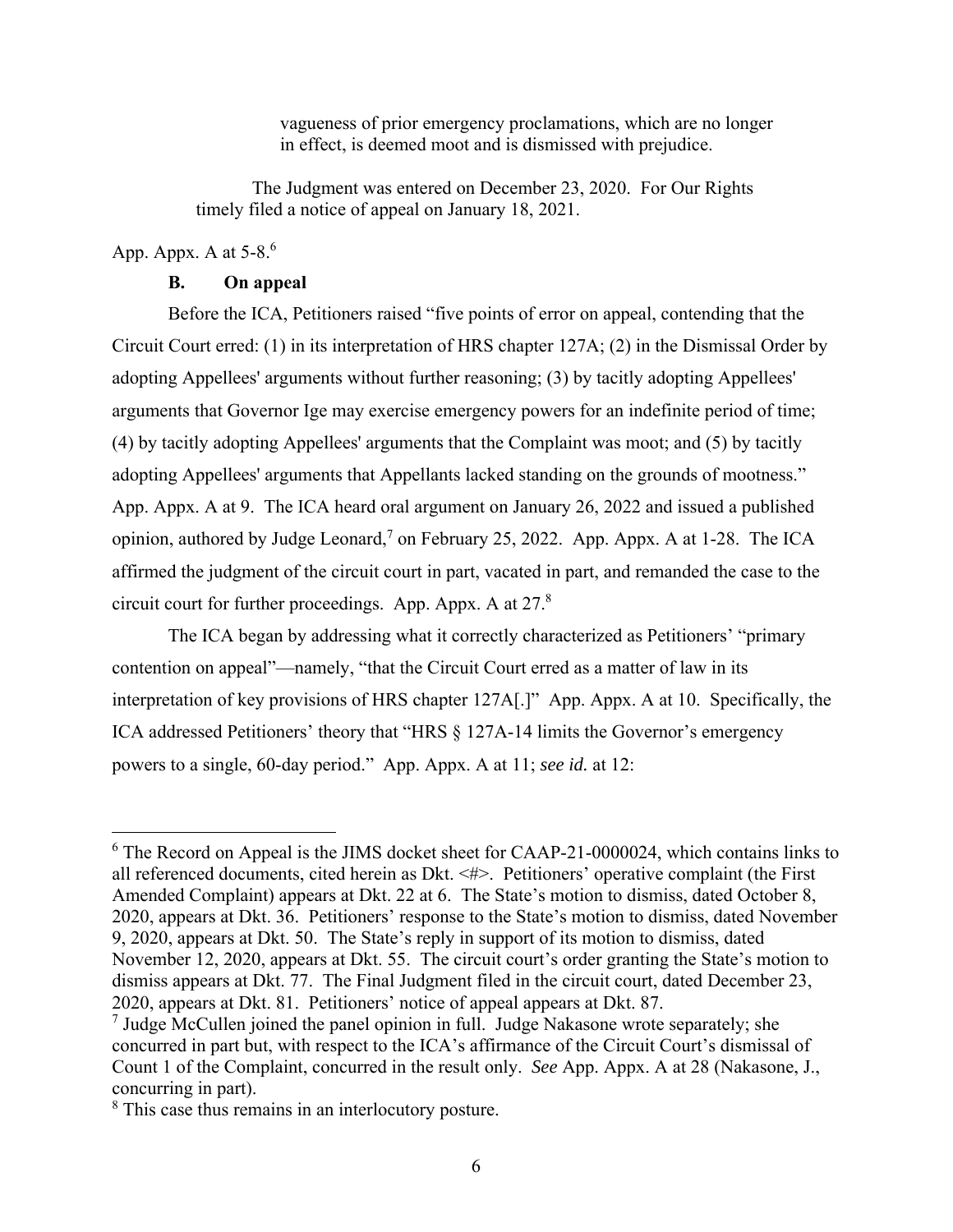The disputed issue is whether Governor Ige acted beyond his statutorilygranted authority when he issued subsequent emergency proclamations in response to the same emergency—in this case, the worldwide outbreak of Covid-19—notwithstanding the continuing nature of the emergency. Appellants urge this court to interpret HRS § 127A-14(d) as a hard limit on the Governor's use of emergency powers, one 60-day period only, one and done.

Following a careful review of the text and structure of HRS chapter 127A, as well as the broader purpose of the statute, the ICA properly rejected Petitioners' incorrect and unduly narrow "one and done" reading of the statute. *See* App. Appx. A at 10-23.

 The ICA also concluded that its review was properly limited to the Petitioners' statutory claims. Although Petitioners also briefed a separate constitutional theory—asserting that the Governor's exercise of emergency powers violated separation-of-powers and nondelegation principles—that claim was raised for the first time on appeal: It was not pleaded in their operative complaint, nor was it reached or discussed by the circuit court. Thus, reflecting the "fundamental and longstanding principle of judicial restraint requires that courts avoid reaching constitutional questions in advance of the necessity of deciding them[,]" App. Appx. A at 12 (quoting *City & Cty. of Honolulu v. Sherman*, 110 Hawai'i 39, 56 n.7, 129 P.3d 542, 559 n.7 (2006)), the ICA declined to reach Petitioners' unpleaded constitutional claim. Instead, the ICA remanded the case to the circuit court for further proceedings. App. Appx. A at 27. Finally, the ICA addressed each of the other points of error asserted by Petitioners. *See* App. Appx. A at 23 (holding that the circuit court's "Dismissal Order includes sufficient detail to allow this court to review the Circuit Court's ruling"). The ICA also concluded that the case was not moot. App. Appx. A at 24-26.

Petitioners filed an Application for a Writ of Certiorari on April 22, 2022. *See* App. at 1- 12. Petitioners limited their focus at the certiorari stage to two questions, which appear as Questions 1 and 2 in their Application (App. at 1) and have been rephrased and restated above.

#### **STATEMENT OF REASONS WHY THE APPLICATION SHOULD NOT BE GRANTED**

The Court should reject the Application. The ICA correctly declined to reach Petitioners' unpleaded nondelegation/separation-of-powers challenge under the Hawai'i Constitution (which is, in any event, meritless), and correctly rejected Petitioners' incorrect reading of the statute.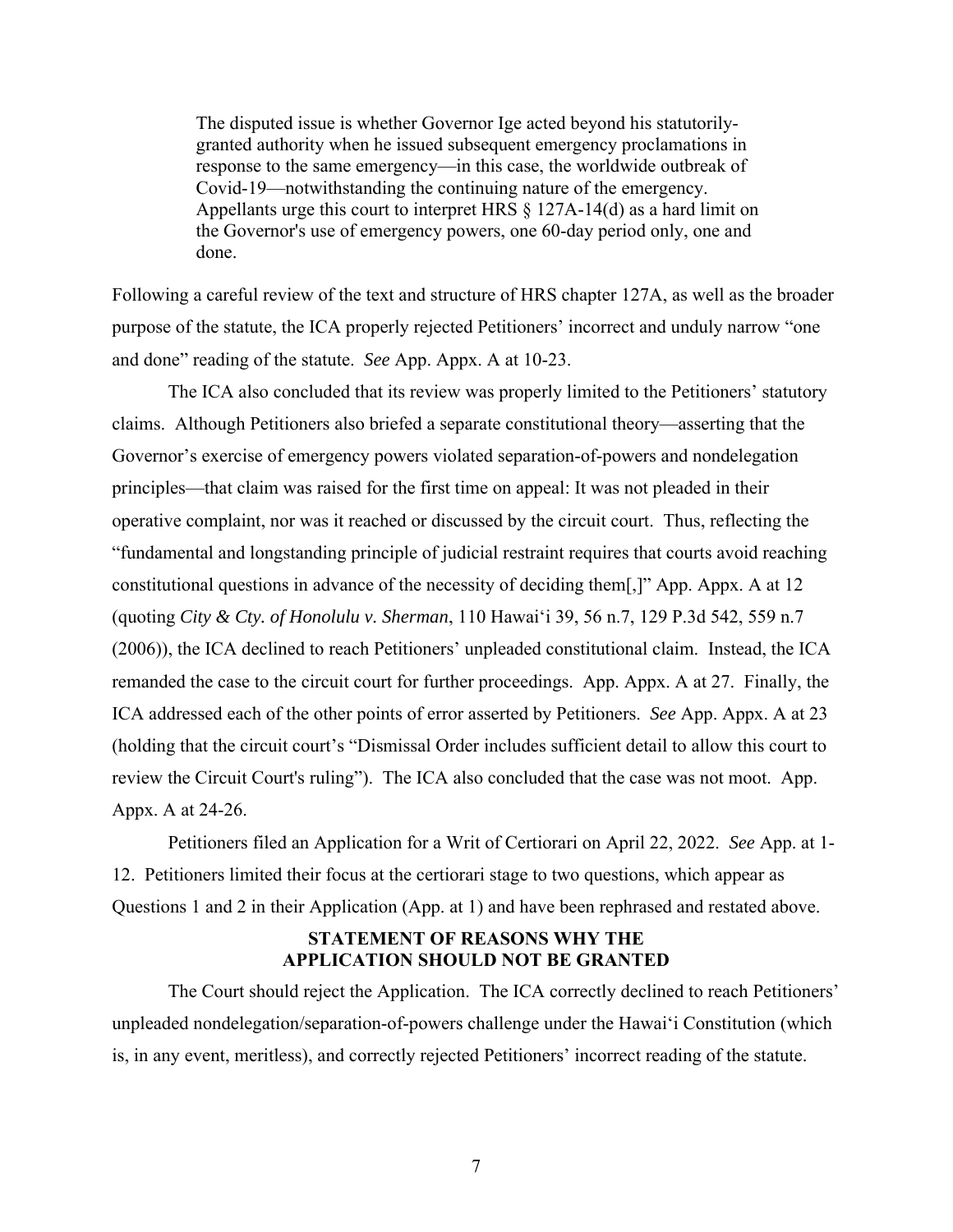## **I. The ICA correctly declined to reach Petitioners' constitution claim, which was not raised in the circuit court**

The ICA was correct to decline to reach the merits of Petitioners' unpleaded nondelegation doctrine/separation-of-powers claim. A claim that has not been pleaded in a complaint or considered by a circuit court need not and should not be decided in the first instance on appeal. *See, e.g.*, *State v. Naeole*, 62 Haw. 563, 570, 617 P.2d 820, 826 (1980) ("an issue raised for the first time on appeal will not be considered by the reviewing court"); HRS § 641-2 (an "appellate court may correct any error appearing on the record, but need not consider a point that was not presented in the trial court in an appropriate manner"). This rule is especially crucial for constitutional claims, as the ICA recognized. App. Appx. A at 12 ("A fundamental and longstanding principle of judicial restraint requires that courts avoid reaching constitutional questions in advance of the necessity of deciding them." (quotation omitted)). The ICA did not err in declining to address the nondelegation/separation-of-powers claim.

### **II. Petitioners' nondelegation/separation-of-powers claim is meritless, in any event**

As explained at length in the State's answering brief, Petitioners' constitutional challenge also fails on the merits because the Governor's exercise of emergency powers to address the COVID-19 pandemic has not violated the nondelegation doctrine or the separation of powers. To begin, Hawai'i law properly recognizes the need for "flexibility" in the separation of powers. *Biscoe v. Tanaka*, 76 Hawai'i 380, 383, 878 P.2d 719, 722 (1994) (quotation omitted). Here, the delegation of emergency powers to the Governor comports with constitutional requirements because, among other things, the Legislature has provided meaningful guideposts regarding how the powers should be exercised and the Legislature has retained important checks on executive power. Although HRS chapter 127A delegates broad authority to the Governor, "[a] broad grant of authority . . . is not the same as limitless or standardless authority." *Casey v. Lamont*, 258 A.3d 647, 666 (Conn. 2021). Moreover, a broad delegation of authority is crucial in an emergency management statute because "there are myriad serious disasters that could arise and the actions the governor would be required to take could vary significantly from one serious disaster to another." *Id*. at 667; *see also Grisham v. Romero*, 483 P.3d 545, 559 (N.M. 2021) ("The argument that special sessions of the Legislature should be used in lieu of . . . emergency orders is so facially unworkable that it only reinforces the conclusion that it was appropriate for the Legislature to grant the executive branch ample authority to immediately and flexibly

8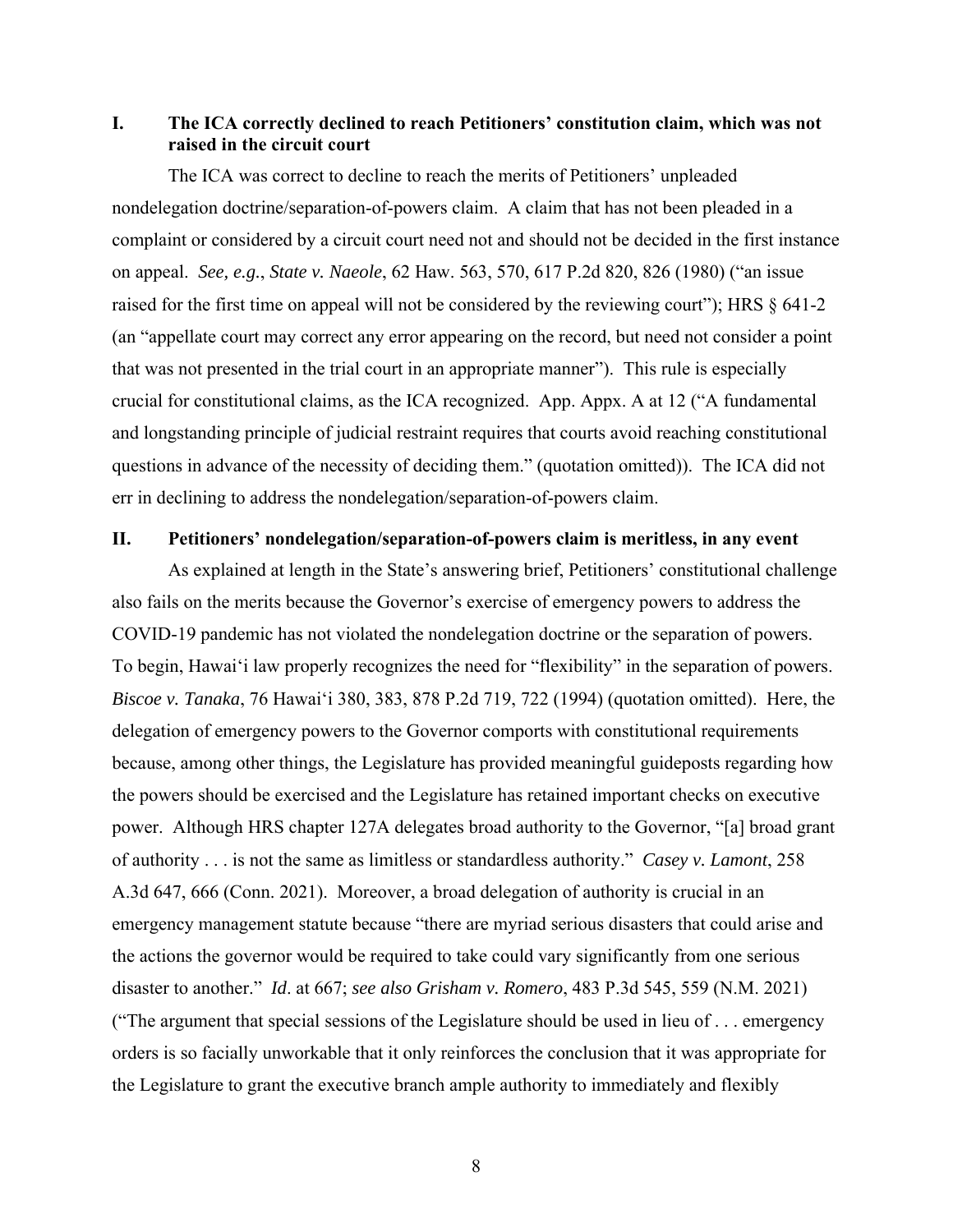respond to a public health emergency."). In short: "The delegation of power by the legislature to the executive to act in a time of emergency under the standards set out by the legislature and using the procedures dictated by the legislature does not present separation of powers concerns." *Slidewaters LLC v. Wash. State Dep't of Lab. & Indus.*, 4 F.4th 747, 756 (9th Cir. 2021).

Accordingly, not only was the ICA correct in declining to reach this constitutional issue, but no viable constitutional claim would have existed even if the ICA had reached that issue.

### **III. The ICA correctly interpreted HRS § 127A-14**

With respect to the statutory claim, the ICA's interpretation of chapter 127A was correct. Consistent with settled principles of Hawai'i statutory interpretation, the ICA began by examining the text of chapter 127A. It concluded that "HRS § 127A-14(d) does not expressly state that the Governor is precluded from issuing more than one emergency proclamation based on the same emergency[.]" App. Appx. A at 13. The court also considered that provision "in the context of the entirety of HRS chapter 127A[.]" *Id.* The ICA read chapter 127A in light of its purpose: the court recognized that the Legislature made clear that "[i]t is the intent of the legislature to provide for and confer comprehensive powers for the purposes stated herein," and that "[t]his chapter shall be liberally construed to effectuate its purposes[.]" *Id*. at 15 (quoting HRS § 127A-1(c)).

The ICA correctly explained that "[t]he only condition or limitation in HRS  $\S$  127A-14(a) to the Governor's authority to issue an emergency is a finding by the Governor that 'an emergency or disaster has occurred or that there is imminent danger or threat of an emergency or disaster in any portion of the [State].'" *Id*. at 19 (citation omitted). Thus, the ICA concluded:

> Read together with HRS  $\S$  127A-14(c) & (d), and in light of the Emergency Management Act as a whole, we hold that HRS § 127A-14(a) authorizes the Governor to declare the existence of a state of emergency *whenever*, in his or her sole judgment, he or she finds that circumstances giving rise to a declaration of a state of emergency have occurred (or that there is imminent danger or threat of an emergency), regardless of whether a prior emergency proclamation has been issued based on the same, continuing, and/or otherwise related circumstances. This statutory authority, in essence, requires an independent finding by the Governor that such circumstances exist each time a proclamation is issued; in other words, the statute does not permit the Governor to "extend" a prior state of emergency in contravention of the automatic termination provision in HRS § 127A-14(a). That said, there is no requirement that the Governor's finding state that new circumstances giving rise to a declaration of a state of emergency have occurred.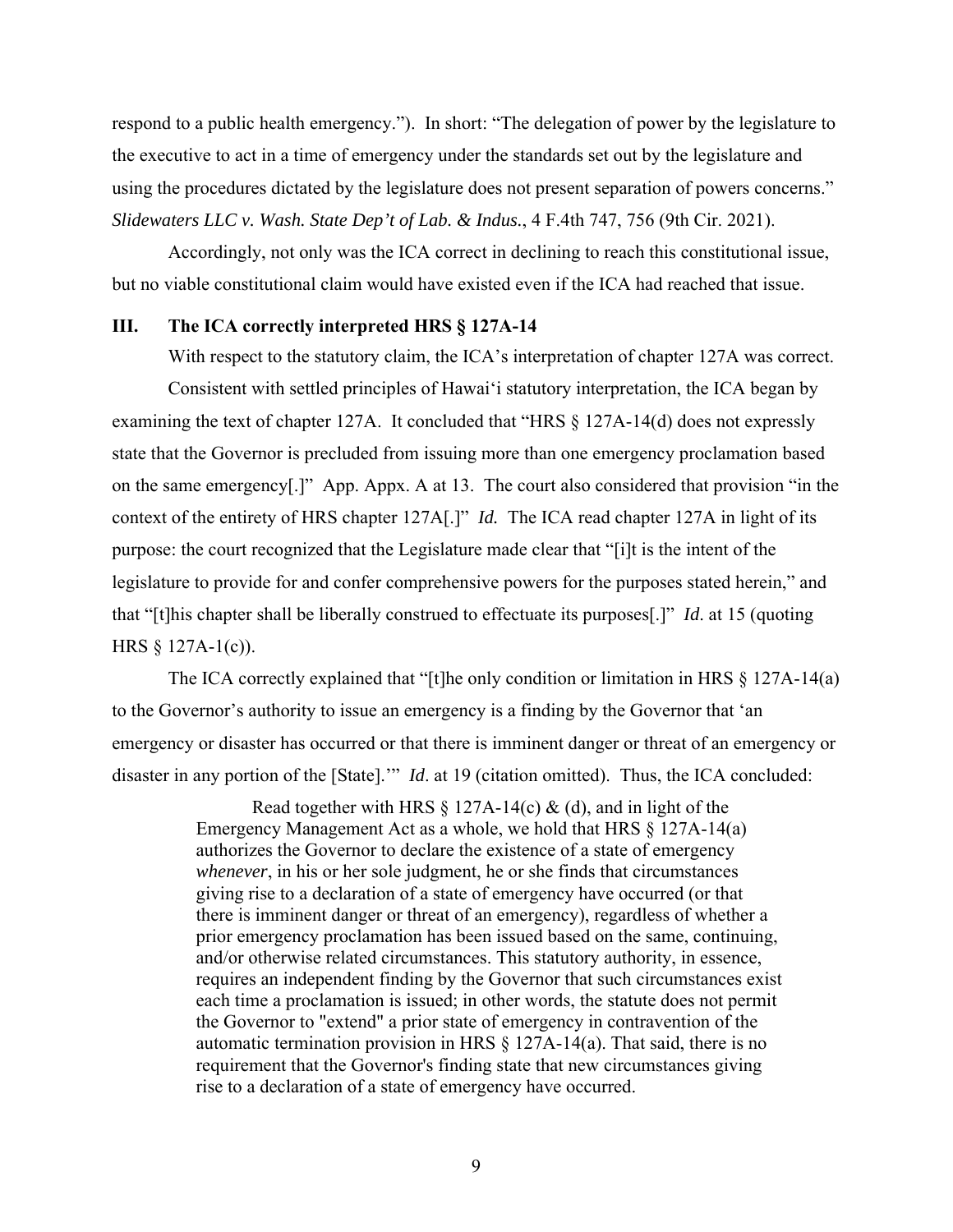We recognize the breadth and gravity of this statutory interpretation. However, we have reviewed the legislative history of the Emergency Management Act and found nothing inconsistent with or casting doubt on our reading of the Act. At oral argument, Appellants acknowledged that nothing in the legislative history supports an alternative conclusion.

App. Appx. A at 19-20. The ICA's careful and well-reasoned analysis was entirely correct. Thus, there is no basis to grant certiorari.<sup>9</sup>

Petitioners cite (App. at 12) to out-of-state decisions from Michigan and Wisconsin to support their "one-and-done" reading of chapter 127A. *See Fabick v. Evers*, 956 N.W.2d 856, 862 (Wis. 2021); *In re Certified Questions From the United States District Court, Western District of Michigan, Southern Division v. Governor of Michigan*, 958 N.W.2d 1 (Mich. 2020). But those cases are readily distinguishable, as the ICA correctly held. *See* App. Appx. A at 20- 21. If the Court were inclined to look to out-of-state authorities, other decisions interpreting more analogous statutes support the ICA's appropriate and commonsense reading of chapter 127A. For example, the Illinois emergency-powers law authorizes the governor to "issue a proclamation 'declar[ing] that a disaster exists.'" *Cassell v. Snyders*, 458 F. Supp. 3d 981, 1001 (N.D. Ill. May 3, 2020) (quotation omitted). "After that," according to the statute, the governor "may invoke the Act's emergency powers 'for a period not to exceed 30 days."' *Id*. (quoting 20 Ill. Comp. Stat. § 3305/7). In *Cassell v. Snyders*, a federal district court considered "whether the Act permits [the Governor] to declare more than one emergency related to the spread of COVID-19." *Id*. The plaintiffs urged that "the ongoing pandemic only justifies a single 30-day disaster proclamation." *Id*. The state argued that "so long as the Governor makes new findings of fact to determine that a state of emergency still exists, the Act empowers him to declare successive

 $9$  The ICA's interpretation was also consistent with other judicial interpretations of the statute. For example, a federal district court in the District of Hawai'i has also reached a similar conclusion in assessing this provision of Hawai'i law. *See Denis v. Ige*, 557 F. Supp. 3d 1083, 1099 (D. Haw. 2021) ("The language of the statute supports the State. Section 127A-14 states that the Governor may declare a state of emergency whenever he or she finds that an emergency or disaster has occurred. There is no prohibition on supplementary or successive proclamations. Thus, the plain language of the statute suggests that if the Governor finds that a disaster is still ongoing after 60 days, the Governor can issue a supplemental proclamation to restart the 60-day period."); *see also id*. at 1098 (applying principles of statutory interpretation as set forth by this Court in *Nakamoto v. Kawauchi*, 142 Hawai'i 259, 268, 418 P.3d 600, 609 (2018), and concluding, "[b]ased on those principles," that "the State's construction of section 127A-14" is correct).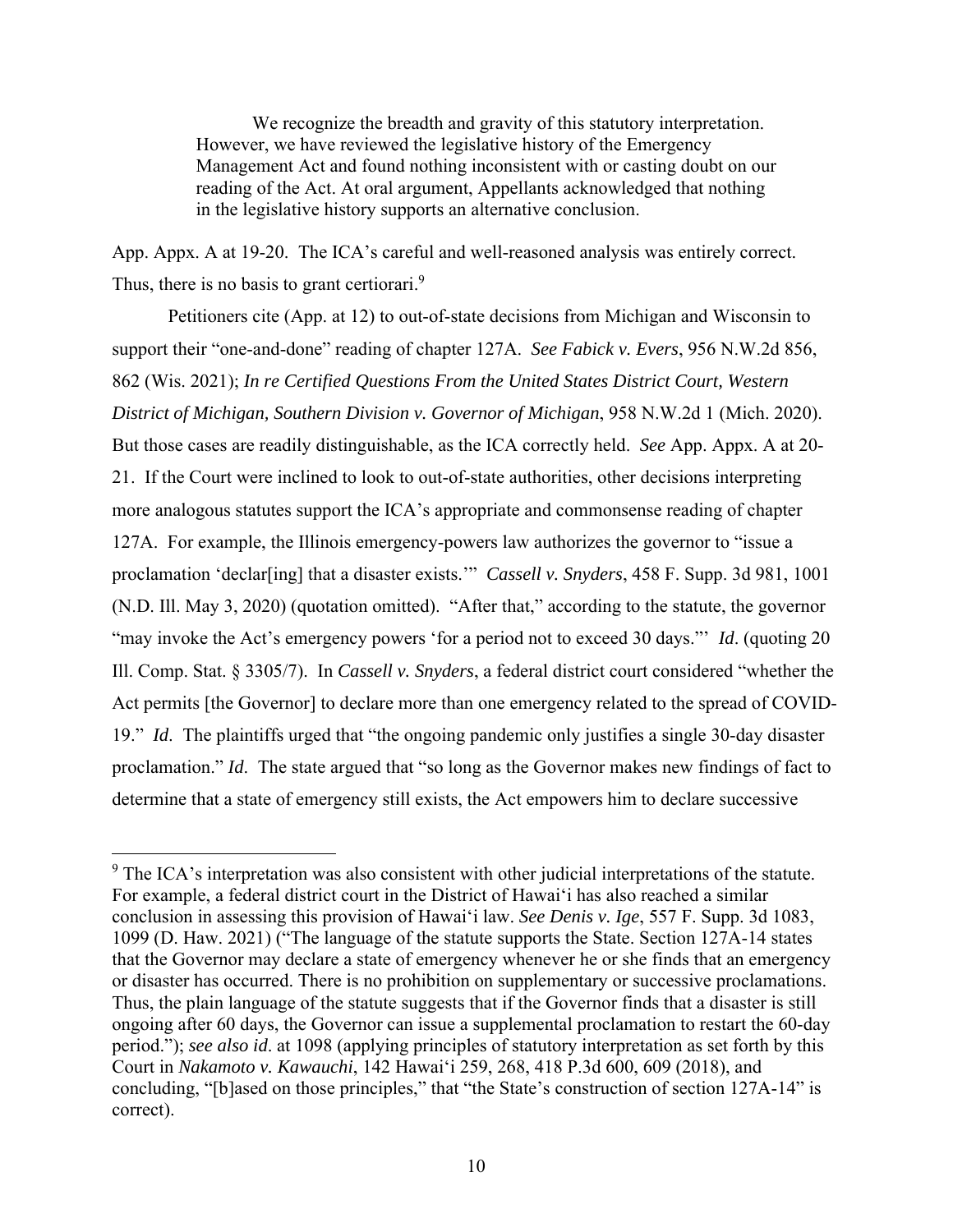disasters, even if they stem from the same underlying crisis." *Id*. "Based on the text and structure" of the statute, the court held that the state "ha[d] the better argument." *Id*. The court explained that "[s]ome types of disasters, such as a storm or earthquake, run their course in a few days or weeks," while "[o]ther disasters may cause havoc for months or even years." *Id*. at 1002. And "[i]t is difficult," the court observed, "to see why the legislature would" "divest the Governor of the tools he needs to address" such disaster. *Id*.; *see also Fox Fire Tavern, LLC v. Pritzker*, 161 N.E.3d 1190, 1196 (Ill. App. 2020) (reasoning that the Illinois that the statute "plainly authorizes the Governor to issue successive disaster proclamations stemming from one ongoing disaster").

Because the ICA correctly interpreted chapter 127A, certiorari is unwarranted.

# **IV. The pending enactment of S.B. 3089—which confirms and clarifies that Petitioners' reading of chapter 127A is wrong—further counsels against granting certiorari**

Even if there had been error in the ICA's opinion (which there was not), review by this Court would be particularly unwarranted given the pending enactment of S.B. 3089, which clarifies chapter 127A and confirms that the Governor has the clear statutory authority to "redeclare the existence of a state of emergency" and "extend" a state of emergency when necessary.<sup>10</sup> Because the version of HRS chapter 127A that was interpreted by the ICA likely will no longer be in effect upon S.B. 3089's passage, this further demonstrates why additional review by this Court would be unnecessary and unwarranted.

## **CONCLUSION**

The Application for Writ of Certiorari should be rejected.

https://www.capitol.hawaii.gov/measure\_indiv.aspx?billtype=SB&billnumber=3089&year=2022 (last visited May 24, 2022). Additionally, S.B. 3089 also adds a provision to chapter 127A indicating that "[t]he legislature may, by an affirmative vote of two-thirds of the members to which each house is entitled, terminate a state of emergency, in part or in whole, declared by the governor pursuant to this section." This further demonstrates the absence of any separation-ofpowers violation in chapter 127A, as it highlights the Legislature's clear retention of checks on executive power exercised under chapter 127A. *See* https://www.capitol.hawaii.gov/session2022/bills/SB3089\_CD1\_.htm.

<sup>10</sup> S.B. 3089 was enrolled to the Governor for his signature on May 6, 2022. *See* Hawai'i Legislature, *SB3089 SD2 HD2 CD1*,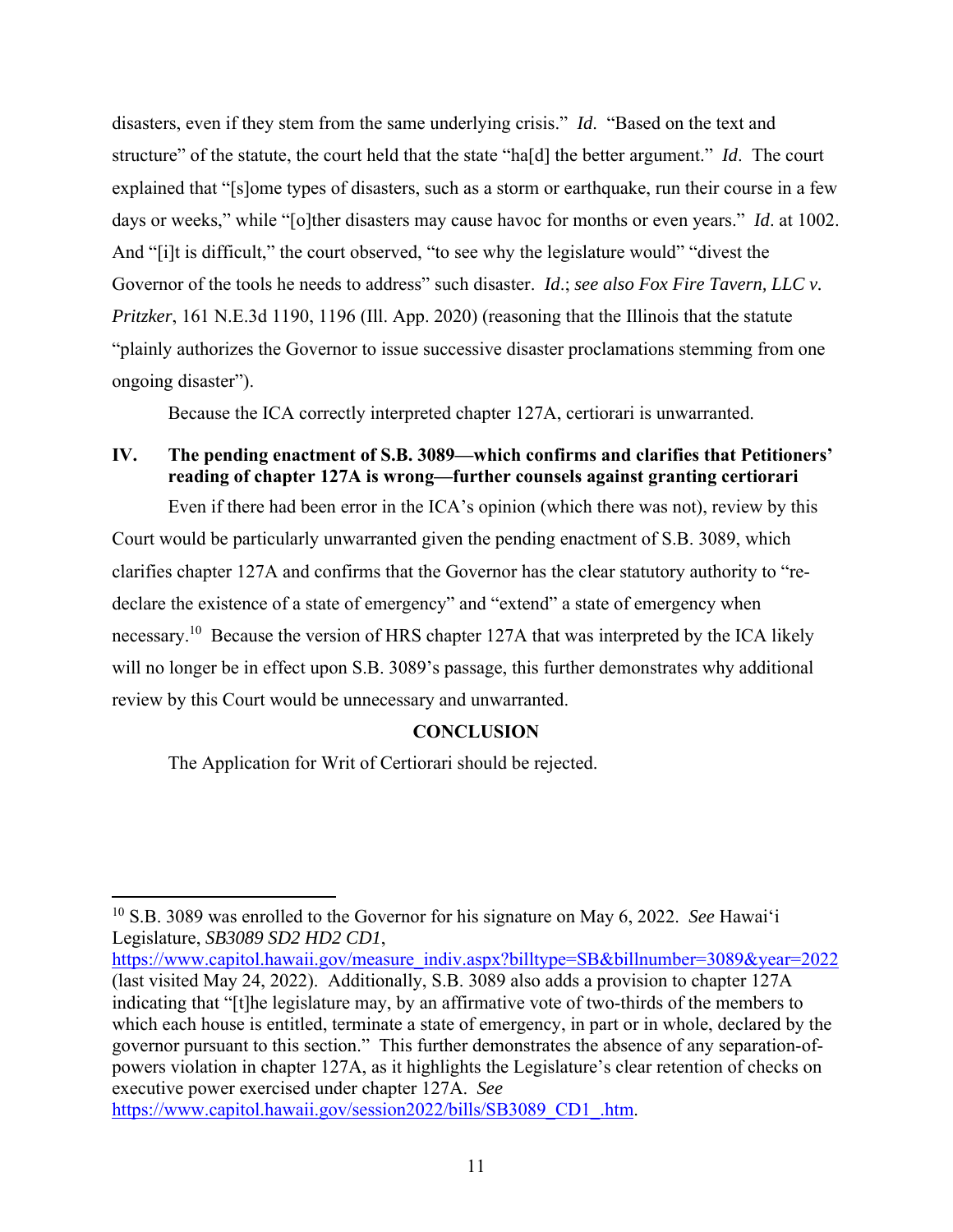DATED: Honolulu, Hawai'i, May 24, 2022.

 */s/ Nicholas M. McLean* 

NICHOLAS M. MCLEAN EWAN C. RAYNER DAVID D. DAY CRAIG Y. IHA Deputy Attorneys General

Attorneys for Respondents / Defendants-Appellees DAVID IGE, in his official capacity as Governor of the State of Hawai'i, HOLLY T. SHIKADA, in her official capacity as Attorney General for the State of Hawai'i, and STATE OF HAWAI'I